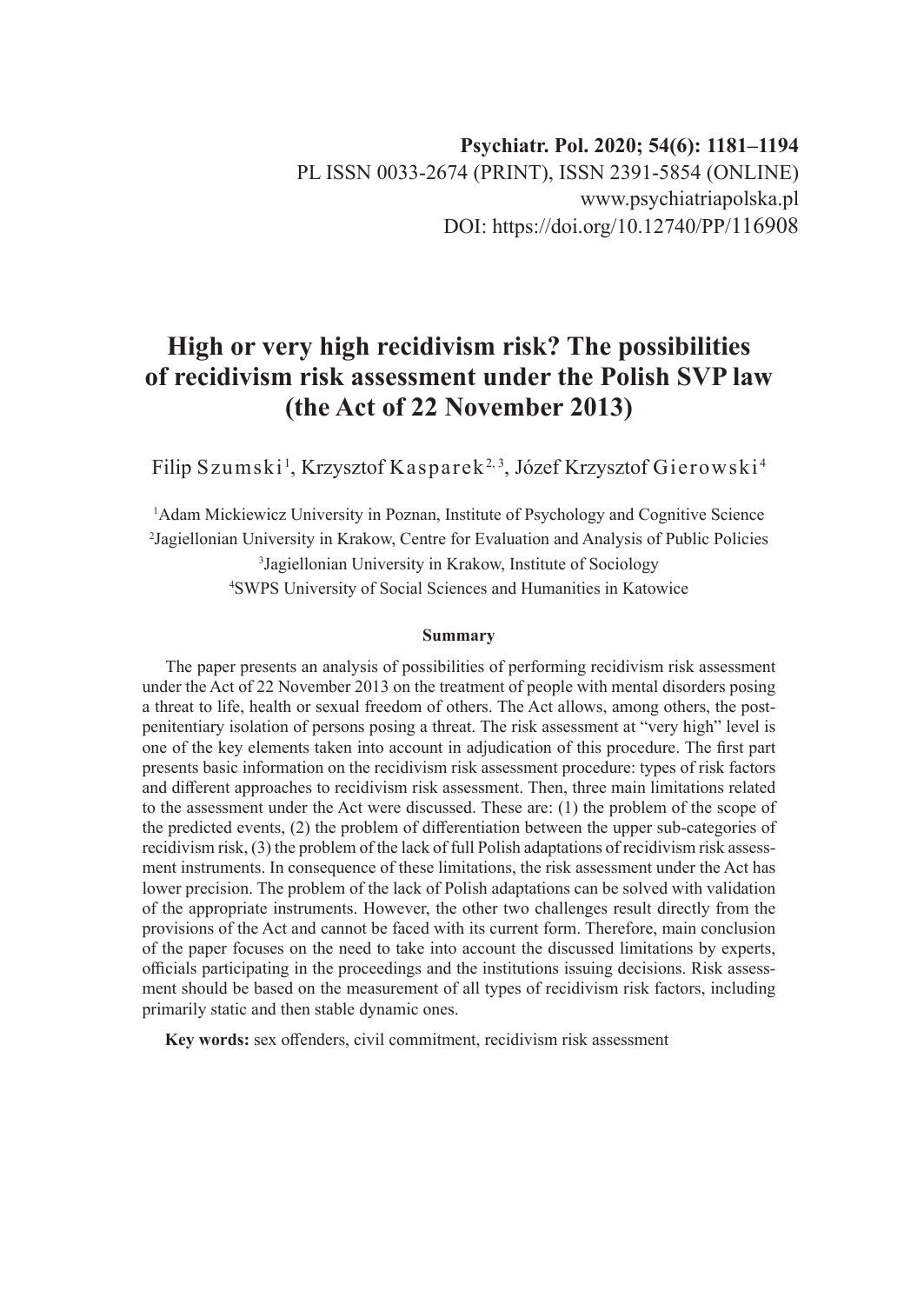#### **Introduction**

According to the so-called 'risk principle' [1], penitentiary and isolation measures should be based on risk assessment in order to be effective. A specific type of this assessment that determines whether the risk is high or very high for a given offender constitutes part of the application of the Act on Procedures for Dealing with Persons with Mental Disorders Who Pose a Threat to the Lives, Health or Sexual Freedom of Other Persons of November 22, 2013 (hereinafter referred to as the Act).

The Act introduces to the Polish legal system means based on American Sexual Violent Predator (SVP) laws. The main premises for using them are [2]: 1) history of sexually violent offences; 2) suffering from mental disorders resulting in reduced control of these behaviours; 3) predicting a person's future sexually violent behaviours. SVP laws legitimise the isolation of people deemed to be a risk to others after they have already served their sentence for the crimes they had committed. This isolation may be combined with treatment and it is indefinite – it is used as long as the premises exist. In practice, the result is that the decision-makers remain convinced that the person 'is a risk' and the subjects are rarely released from detention [3, 4]. The Polish lawmakers adapted a uniquely American feature, i.e. carrying out the proceedings under the SVP laws within civil proceedings, hence the isolation is also known as civil commitment. It is not the only option, though. Janus [5] points out the significant similarity between civil commitment and German preventive detention which is decided upon as a result of penal proceedings and also results in indefinite isolation after time has been served, although it is not limited to sex offenders [6].

The regulations included in the Polish Act are very similar to the American ones with the exception of a much broader application which is not limited to sex offenders, rendering this solution similar to German preventive detention. Pursuant to Art. 1, section 1 of the Act, a prior imprisonment sentence for any crime is sufficient. A crucial factor for applying the means provided for by the Act is recidivism risk assessment. Pursuant to Art.1, section 3 of the Act, at least high risk of committing a criminal offence constitutes the basis for implementing the means provided for by the Act; while according to Art. 14, section 1, only very high risk may be the basis for placing a person in the National Centre for Preventing Antisocial Behaviours. The result is the necessity to assess recidivism risk within this range. According to Art. 11 of the Act, appointing expert witnesses in this matter is obligatory.

The aim of this article is to analyse the possibility of carrying out a recidivism risk assessment under the conditions set out by the Act. In order to build a foundation for further considerations, the article presents basic information about recidivism risk assessment, which is the basis for the next section – a detailed discussion of the specific difficulties in assessing risk as conditioned by the Act: (1) the problem of the range of categories of events covered by the prediction, (2) the problem of distinguishing between the upper risk subcategories and (3) difficulties caused by the lack of complete Polish adaptations of recidivism risk assessment instruments (further referred to as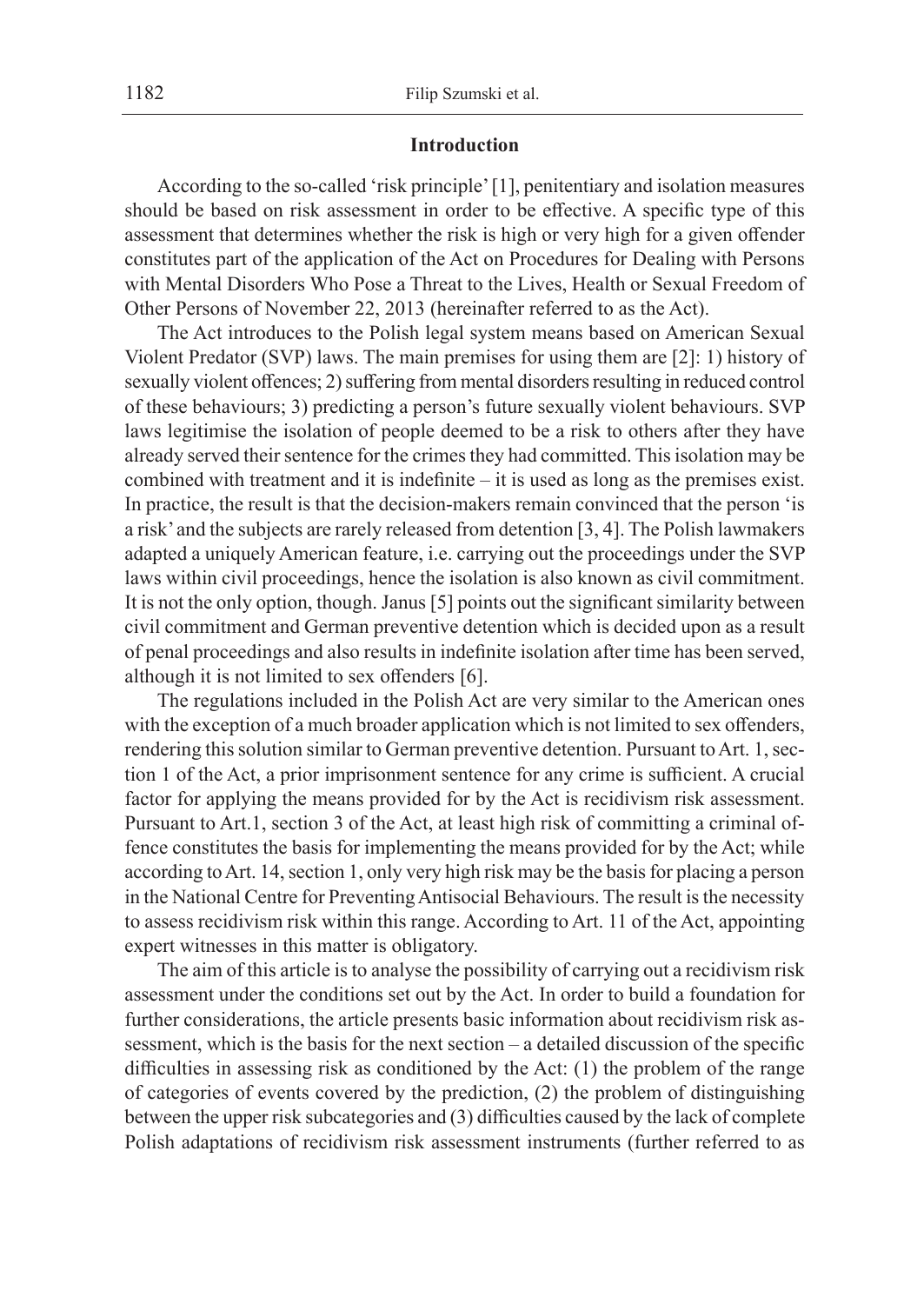RRAIs). This article does not, however, aim to evaluate the specific solutions included in the Act. Readers interested in this topic may find the negative evaluation of those solutions in the works of Gierowski [7] and Bocheński [8]. Readers interested in Polish literature on issues of recidivism risk assessment may reach for the publication of authors such as Stańdo-Kawecka [9] or Sztuka [10].

# **Recidivism risk assessment**

Estimating the risk of recidivism is based on the presence of recidivism risk factors. These are factors whose occurrence has been empirically proven to be linked to an increased risk of reoffending. The basic division of risk factors covers static factors, stable dynamic factors and acute dynamic factors, which can be characterised as outlined below.

# – *Static risk factors*

These are factors that cannot be changed by any intervention, e.g. the age of the offender at the time of the first offence [11]. Most of them are related to the presence of certain events in a person's past (so-called historical factors), e.g. their prior convictions or adaptation difficulties in childhood.

# – *Stable dynamic risk factors*

The presence of these factors is relatively constant, i.e. they are specific to a given period of time and do not change depending on the situation, but they can change throughout the entire life [12]. These are features or characteristics of a person's psychological functioning [13], such as, e.g. attitude towards the use of violence, addictions, self-assessment and self-control deficits.

# – *Acute dynamic risk factors*

The presence of these factors may rapidly change – in a matter of weeks, days or even hours [14]. These include, among others, the offender's current actions, current life situation and psychological state (e.g. frequency of sexual fantasies), remaining unemployed, high level of social isolation and availability of potential victims.

The assessment of the presence of risk factors that is finally presented as recidivism risk assessment may be carried out in one of three manners described as: clinical judgement, actuarial risk assessment or structured professional judgement [15].

# 1. *Clinical judgement*

The key feature of this risk assessment type is the use of methods whose prognostic characteristics in this field have not been empirically proven. These include, primarily, the use of various tools developed by clinical psychologists for other purposes. In some cases, it takes the form of unstructured collection of data which, according to the clinician's personal opinion, is related to recidivism [16]. This process is time-consuming [17], susceptible to the influence of the professional's intuition [18] and it leaves no possibilities of the evaluation or detailed replication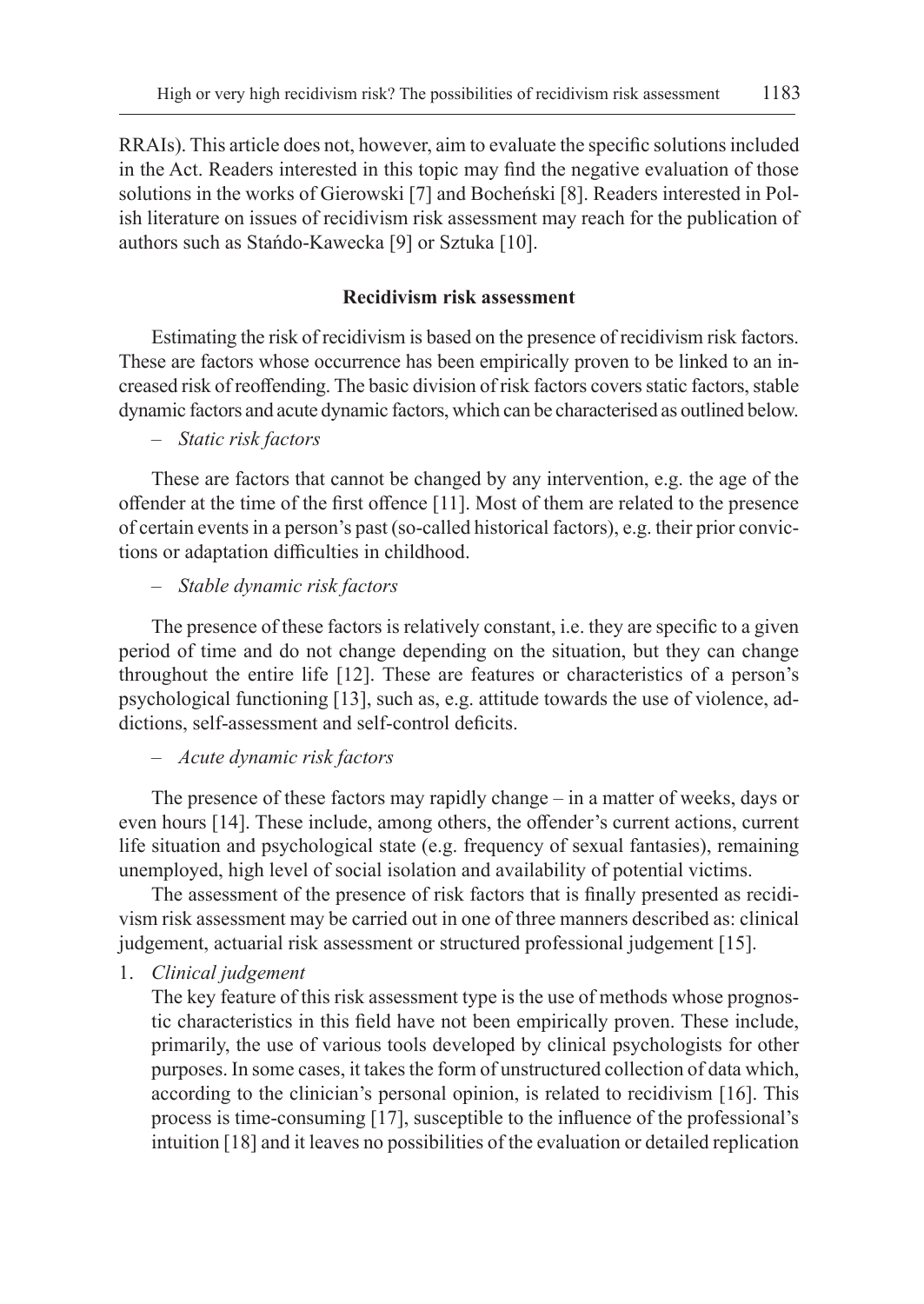of the assessment procedure [17]. Its characteristic feature is the frequent lack of agreement among the clinicians assessing the risk [19] and, most importantly, very low predictive accuracy [12].

2. *Actuarial risk assessment*

It is based on the use of strictly-defined rules in order to determine the possible presence of risk factors for the assessed subject, hence it is also referred to as a 'mechanical measure' [20]. The key advantages of actuarial tools are: obtaining results based on empirical data, high agreement among the professionals using them, relatively low amount of time needed for the assessment, relatively limited competence necessary to use them and, primarily, good predictive accuracy [21]. The key disadvantage of actuarial approach tools is that they are difficult to apply for measuring risk factors other than static ones. Thus, the results will be insusceptible to changes in someone's life, including the results of therapy [11]. Due to these difficulties, the actuarial tools taking dynamic factors into account are sometimes referred to as 'semi-actuarial' [22].

3. *Structured professional judgement (SPJ)* It is based on structuring the clinical assessment so that it can reach high predictive accuracy and at the same time be more useful – the results of using such methods are amenable to change and yield information not limited to the risk level; they also indicate the range and type of treatment needed in a given situation. The purpose of SPJ tools is a holistic risk assessment, so they account for both static and dynamic factors [23].

RRAIs are aimed at assessing the risk of a specific type of recidivism. Most often, they concern general recidivism, violent recidivism or sexual recidivism. A review of selected sexual and violent recidivism risk assessment tools is presented in Table 1.

|                    | Tool type                     |                                 |
|--------------------|-------------------------------|---------------------------------|
|                    | Actuarial & semi-actuarial    | SPJ                             |
| Any recidivism     | COMPAS <sub>[24]</sub>        |                                 |
|                    | LSI-R [25]                    |                                 |
| Violent recidivism | BARR-2002R [26]               | HCR-20 [29]                     |
|                    | <b>VRAG [27]</b>              | <b>SARA [30]</b>                |
|                    | <b>VRAG-R [28]</b>            | SAPROF <sub>[31]</sub>          |
| Sexual recidivism  | Static-99 [32]                | SVR-20 [37]<br><b>RSVP</b> [38] |
|                    | Static-99R [33]               |                                 |
|                    | Risk Matrix-2000 [34]         |                                 |
|                    | Static-2002R [35]             |                                 |
|                    | <b>SORAG [27]</b>             |                                 |
|                    | <b>VRAG-R [28]</b>            |                                 |
|                    | STABLE-2007 & ACUTE-2007 [36] |                                 |

Table 1. **The most popular recidivism risk assessment tools**

SPJ: Structured Professional Judgement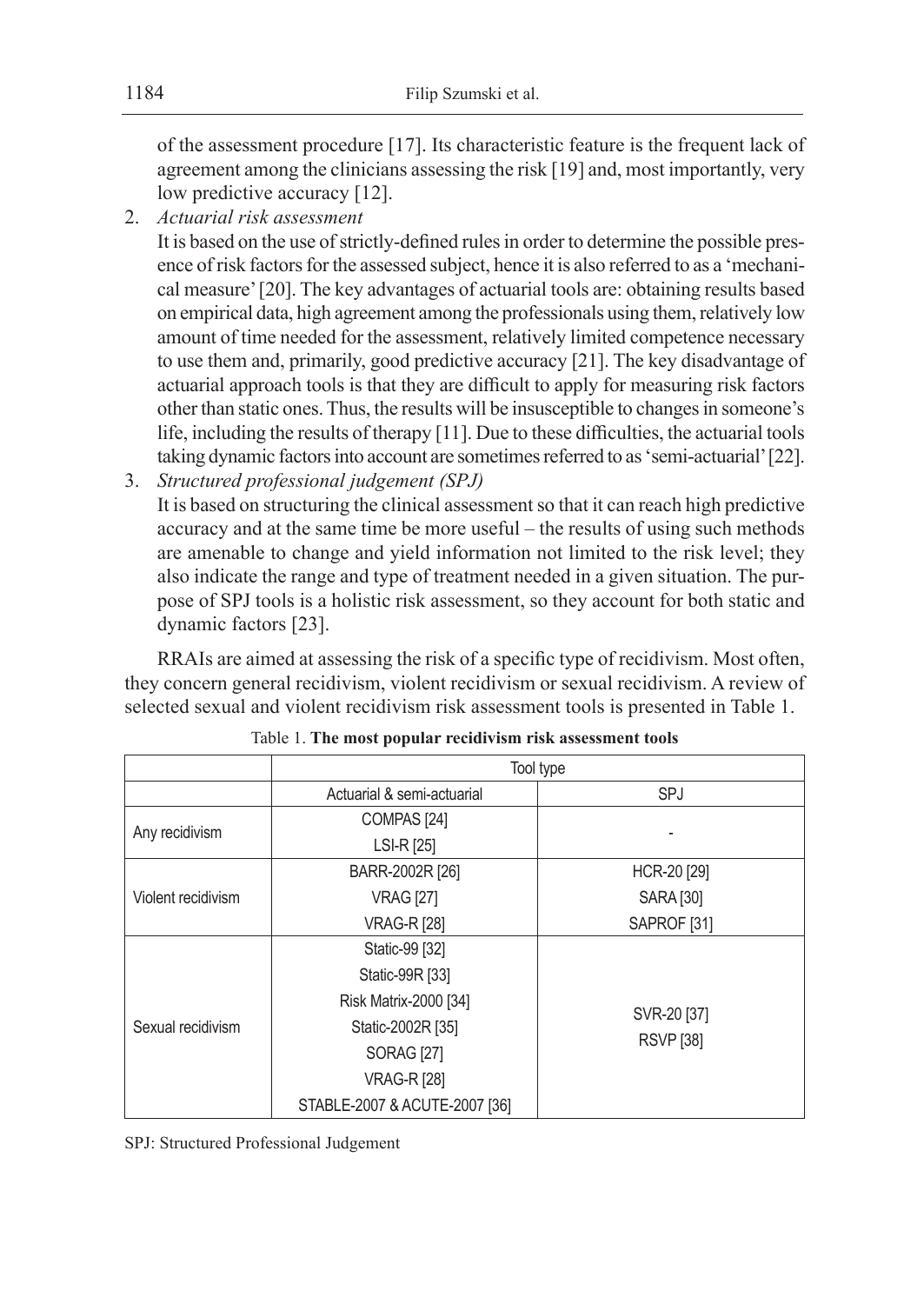# **Problems with assessing risk as required by the Act**

# **Scope of events covered by prediction outside clinical definitions**

Art. 1, section 3 and Art. 14, items 2 and 3 of the Act define the set of events whose risk of occurrence shall be assessed as 'a criminal offence including the use of violence or threat of violence against life, health or sexual freedom, subject to imprisonment of up to at least 10 years'. This range relates to the sum of the ranges of events referred to in psychology and forensic psychiatry as violent recidivism and sexual recidivism, although it is not a precise equivalent.

First of all, violent recidivism is most often understood as any conviction for any sort of violent act [39]. The Act, however, requires it to be a criminal offence against life and health or sexual freedom. The definition provided in the Act does not cover offences in which life and health are indicated as additional subjects of protection (e.g. mugging) or offences in which violence occurs in the course of the offence while there are no additional subjects of protection (e.g. when a carjacker throws the driver out of the car).

Secondly, sexual recidivism is understood in psychological and psychiatric literature as a repeat conviction for any sexual offence (which implicates a reference to national legal systems) or 'other criminal behaviour related to sexual intent' [40, p. 14]. Offences covered by the latter category, a classic example of which is burglary to steal a subject of a fetish, are outside the scope determined by the Act. Additionally, outside that scope are also criminal offences against sexual freedom in which the offender does not use or threaten to use violence, e.g. rape in which the offender used only deception in order to force sexual intercourse.

Thirdly, clinical definitions of violent and sexual recidivism do not include a minimum grade of the offence covered by the prediction. The definition included in the Act does introduce such a threshold – an offence subject to imprisonment of up to 10 years. As a result, multiple offences covered by clinical definitions, such as participation in an aggravated assault (Art. 158, Section 2 of the Penal Code), rape without sexual intercourse solely including other sexual activity (Art. 197, Section 2 of the Penal Code) or the so-called paedophilic exhibitionism (Art. 200, Section 4 of the Penal Code) are outside the scope included in the Act.

The above-mentioned differences cause the scope of clinical definitions of recidivism to be broader than those provided in the Act. This discrepancy has great practical implications, since the recidivism risk assessment tools are based on clinical definitions of recidivism. As a result, transforming the conclusions reached by using RRAIs into an occurrence probability assessment of the events specified in the Act decreases the precision of this assessment.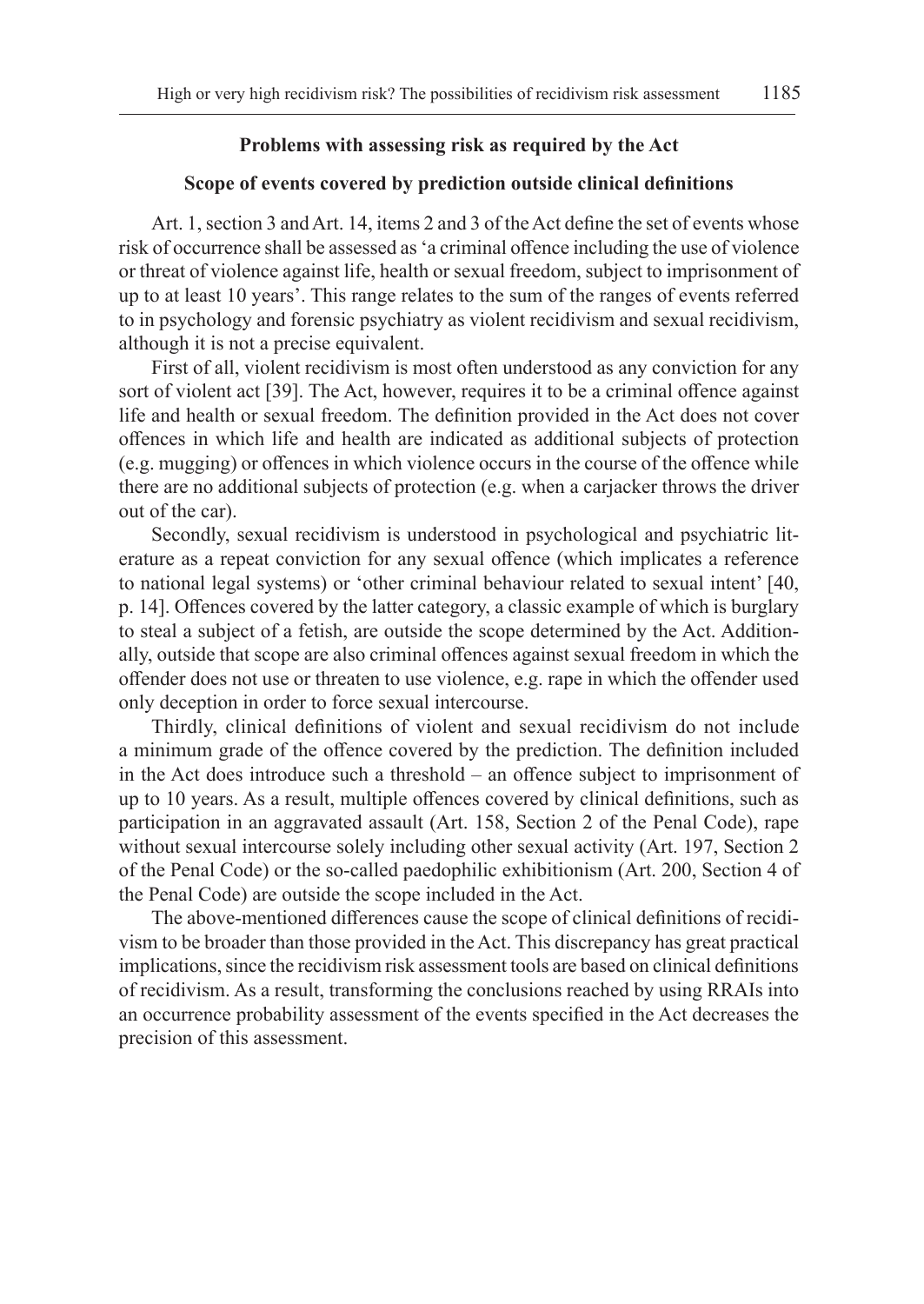# **Differentiating between 'high' and 'very high' probability**

One of the most problematic issues with the Act is the necessity to select offenders from the groups of 'high' and 'very high' probability of committing an offence and to precisely differentiate between these two offender groups.

The use of the imprecise categories of 'high' and 'very high' probability has already been criticised from a legal point of view by Gierowski and Paprzycki [41] and Bocheński [42]. This wording is controversial from the perspective of an expert witness as well. It is unknown whether the assessed person shall be assigned to either of these groups based on criteria relative to other offenders from each group or based on absolute criteria, i.e. on a previously agreed probability value determined to be 'high' or 'very high'. In the former case (relative criteria), an expert witness determines how probable a repeat offence is relative to the average probability for a given offender group. In the case of absolute criteria, the expert witness's task will be to calculate whether the probability of a repeat offence is above the previously determined threshold value. Each of these approaches has significant consequences.

An expert witness who decides to use the relative criteria faces a number of challenges. First, RRAIs do not usually include separate norms for the 'very high risk' category – the authors claim they are impossible to create due to the small number of offenders that fit this risk level [40]. Risk Matrix 2000 [34] is an exception, but – as will be presented later on – this category is not useful due to the problem of confidence intervals. Second, RRAIs differ in terms of structure and approach to determining diagnostic categories for individual tools. In the case of Static-99, for instance, the risk of recidivism within five years of release from prison for a second-to-top category offender was 29 percent ('moderate/high' risk), while for the top category the risk was 39 percent ('high' risk) [40]. In the Risk Matrix 2000 tool, the percentages for the top two categories are 26 percent ('high risk') and 50 percent ('very high risk'). As a result, an expert witness classifying an offender into the highest risk category available in a given tool might have two significantly different risk values in mind (39 vs. 50 percent). Babchishin et al. [43] propose a solution to manage such situations, which is to formulate an opinion on the basis of more than one RRAI.

Another issue particularly important for the differentiation between the 'high' and 'very high' probability categories is confidence interval. It indicates the range that the result predicted by the tool will, with a certain level of probability, fall into. For instance, Helmus et al. [44] report that for subjects assessed using Risk Matrix 2000 and characterised with a 'very high risk' of 95 percent, the confidence interval for reoffending within five years from their release from prison was between 31.5 and 68.5 percent. The observed spread of confidence intervals shows that the assessed subjects classified into a single risk category may significantly differ in terms of their predicted recidivism risk. The size of the spread results from a characteristic feature of all studies of sexual recidivism: low number of offenders with the highest probability of recidivism. As a result, any attempts to isolate additional smaller groups are subject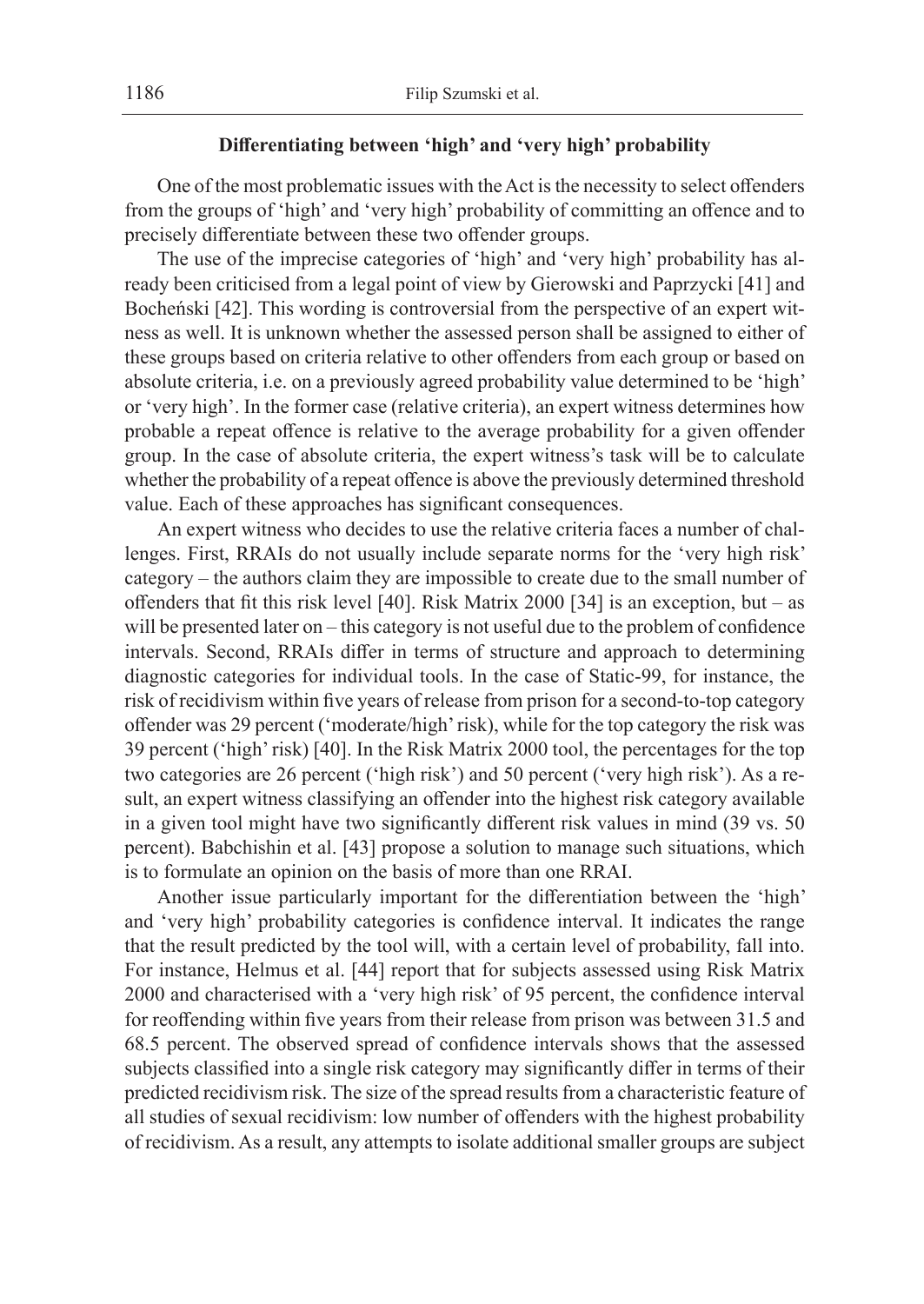to a higher than usual risk of error. Similar reservations were voiced about Static-99 by Donaldson et al. [45], among others. None of the currently known recidivism risk assessment methods allows for precise differentiation between offenders from the groups of high and very high recidivism risks.

# **Lack of complete Polish adaptations of RRAIs**

Complete adaptation of a recidivism risk assessment tool (RRAI) includes the following stages:

- I Translation of the handbook (coding/assessment rules) with possible adaptation of the assessment criteria to national criminal justice system;
- II Examining instrument reliability;
- III Examining instrument validity;
- IV Instrument normalisation. This stage applies to actuarial instruments, and does not apply to SPJ tools.

Lack of completion of any of the above-mentioned stages has negative consequences, decreasing the value of assessment performed using a given tool. The analysis of each of the stages will begin when discussing the last stage, instrument normalisation, to show the proliferation of limitations.

**Lack of instrument normalisation.** Actuarial instrument normalisation means determining absolute or relative risk rates of recidivism for groups of offenders scoring similarly in a given tool. The ability to refer to norms while determining risk level is a mean to avoid bias in transforming the result into risk ranges, which is the greatest advantage that actuarial methods hold over all other tool types [46]. Using this instrument type without the possibility to refer to norms is equal to abandoning this advantage and decreasing measurement accuracy – although not below the accuracy of SPJ methods.

**Tool validity has not been examined.** A key factor for the possibility of using an RRAI is its predictive validity. Its level provides information on how effective the instrument is for differentiating future reoffenders from non-reoffenders. An RRAI must be proven to have satisfying validity prior to its application. If the validity of a recidivism risk assessment tool has not been determined for the population of the country it is to be used in, the point of reference is the validity determined for other populations. It is an acceptable measure whenever there are reasons to believe that the tool has cross-population stability, i.e. it is accurate for many populations, hopefully with similar accuracy results. Considering the fact that it means that the precise accuracy score is unknown, any analysis carried out using such tools is to be considered less precise.

**Tool reliability has not been examined.** The reliability of RRAIs is measured by means of consistency assessment of a few (usually between two to four) people assessing the same cases [11]. High consistency means that the correct use of assessment rules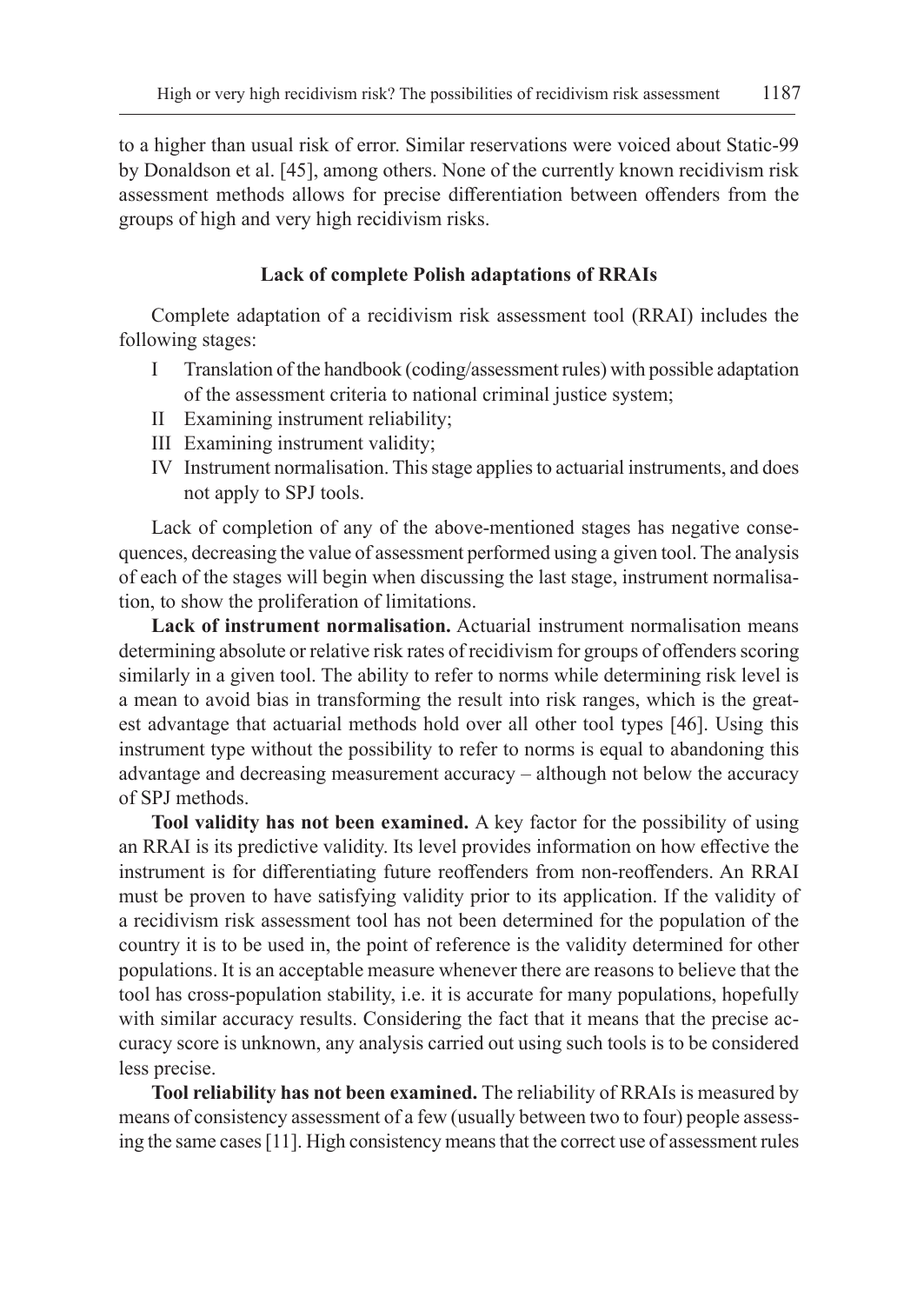provided in the manual yields a specific (i.e. non-random) result. Hence determining that an RRAI's adaptation is reliable means that the assessment rules created for the purposes of one population allow for calculating the risk (with a non-random, but not necessarily accurate result) in another, and that the professionals carrying out the assessment have been properly prepared. Lack of such adaptation means an increase in the randomness of the assessment, and a decrease in its precision.

**No translation of handbooks.** RRAI handbooks should be routinely used in the process of using the instruments. The users are to apply the rules and guidelines provided in them; they are to refer directly to the source, not only to their own knowledge. The first consequence of the lack of translation is that this is not possible. The second consequence is the unavailability of tool training in the users' native language. These consequences could both be neutralised by very good command of the original language of the handbook, including the specialised vocabulary that the RRAI users are required to know. However, it significantly limits the number of users. The third consequence is related to the lack of adaptation of the assessment rules: in the course of using an RRAI that has not been fully adapted, there are situations that have not been predicted in the original version caused by the differences between the criminal justice systems in the two countries. The adaptation of the assessment rules allows for consulting on such difficulties with the authors of the original version and adapting the text of the assessment rules to the adaptation country's criminal justice system while preserving their essence. The lack of adaptation forces the users to make decisions in this area in the course of assessment, which decreases its precision and causes differences between the assessments carried out by various raters.

During the preparation of this publication, adaptation work is underway for three RRAIs: Structured Assessment of Protective Factors for Violence Risk (SAPROF [31]), Historical-Clinical-Risk Management, Version 3 (HCR-20 [47]) and Static-99 [40]. The first two of these are SPJ instruments used for calculating the risk of violent offence. In their case, when the article was being prepared, the first stage of adaptation was completed. Static-99 is an actuarial instrument measuring the static risk of sexual recidivism. In this case, the second stage of adaptation was completed. As can be seen, no RRAI has been fully adapted in Poland yet. Even if the work currently in progress were completed, the three tools mentioned above would not allow for comprehensive diagnosis of all key risk factors, e.g. there would still be no tool to assess dynamic risk of sexual recidivism. In this situation, consideration should be given to the possibility of using a variety of risk assessment tools. The justification for this is the existing data indicating the inter-population stability of the psychometric properties of these tools. In the case of Static-99 [44] and HCR-20 [48] it has been shown that they are not only accurate and reliable in many populations, but also that the country of the population does not significantly affect the size of these parameters. SAPROF has not been validated as many times as the above-mentioned tools, but the research so far shows its relevance in various populations (e.g. [49-51]). How accurate the use of aggregate data on the risk of recidivism from different populations could be, was the subject of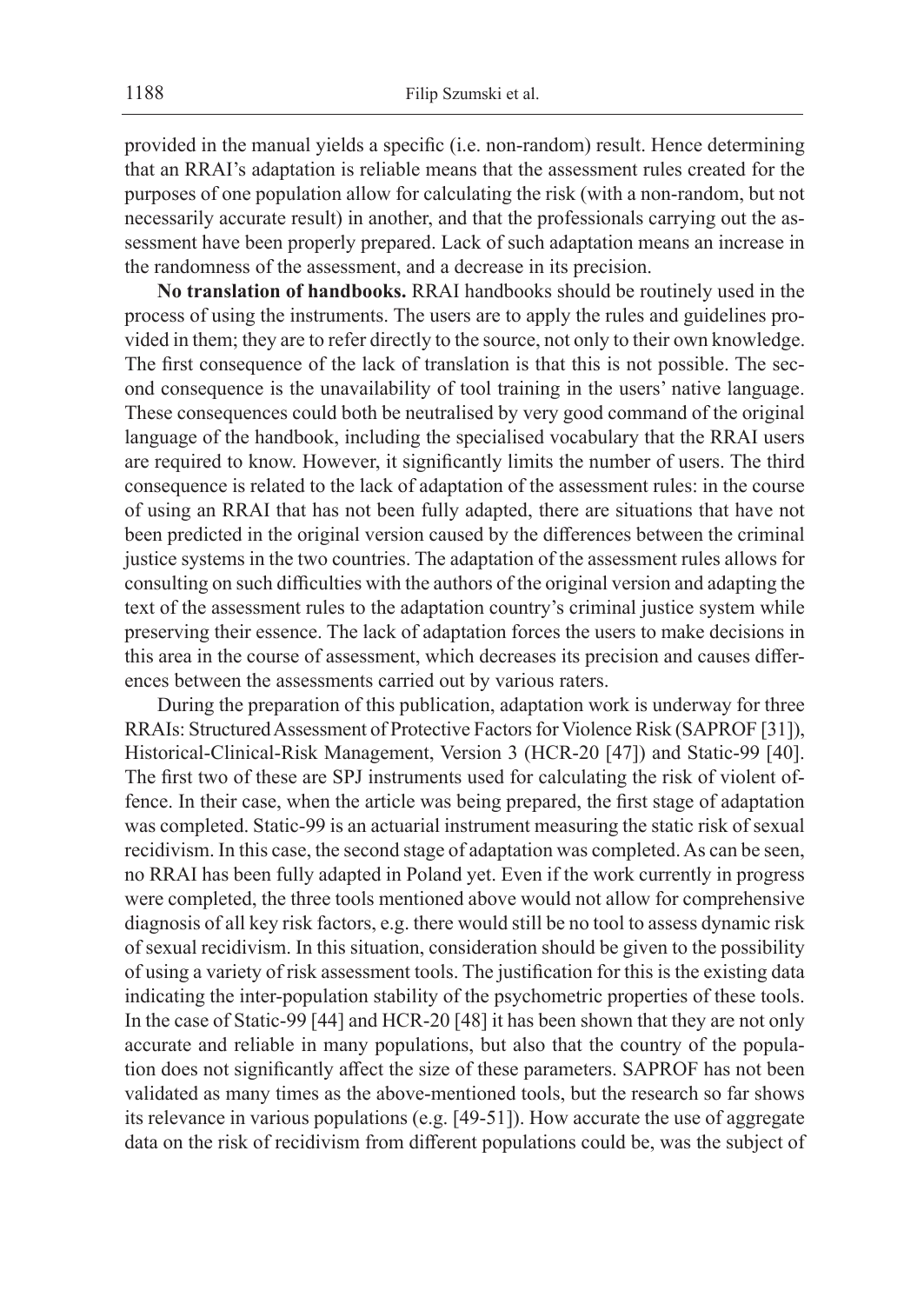a meta-analysis of Helmus et al. [44]. In conclusions the authors stated that such action is justified when determining relative risk (i.e. assessment of how dangerous a given offender is against other offenders and qualifying him to a specific risk group) but not when determining absolute risk (i.e. numerical determination of the probability of recidivism together with confidence interval), because in this case different base level of recidivism in various populations is a significant source of variability.

# **Conclusions and recommendations**

The Act requires the courts to make decisions based on the performed recidivism risk assessment. In order to consider this assessment to be meeting all the required standards, it should be based on the assessment of all types of risk factors. However, different types of risk factors have different magnitudes in this situation. According to the Association for the Treatment of Sexual Abusers' [52] recommendation in the case of making decisions about measures that include term isolation – and placing in the National Centre for Preventing Antisocial Behaviours is definitely such measure – static risk factors are the most important ones, followed by stable dynamic factors. The least important are the acute dynamic risk factors. Moreover, given the rapid changes acute factors may undergo, it is the probability of their occurrence after the release that should be considered rather than their presence at the time directly before release. Measuring all types of risk factors might be carried out by combining actuarial and semi-actuarial RRAIs or by using a tool from the SPJ approach which is based on static and dynamic factors.

The choice of tools is to some extent determined by the type of offence the offender has previously been sentenced for. If it was a violent crime, a violent recidivism risk assessment tool should be used. Sexual recidivism risk assessment tools have little use in this situation because a prior conviction for a sexual offence is a necessary condition for their application. The other important argument for this statement is the results of studies showing offenders convicted of a violent offence rarely commit sexual offences later on [53]. For people convicted of sexual offences, both sexual and violent RRAIs should be used. For the purposes of violent RRAIs, prior convictions for sexual offences are treated as violent offences. The necessity of such assessment is stipulated by study results showing that violent recidivism is common among sexual offenders, even more common than sexual recidivism [54].

The precision of assessment for the purposes of the Act is significantly diminished due to the limitations discussed earlier: predictive range does not fully overlap with clinical definitions, high risk is very hard to distinguish from very high risk and there are no complete Polish adaptations of RRAIs. Only the last limitation can be fully remedied by means of completely adaptating of the RRAIs, which would increase the assessment's precision. The first two limitations result directly from the provisions of the Act, which means they will always be present and the assessment's precision will be diminished unless the Act itself is amended.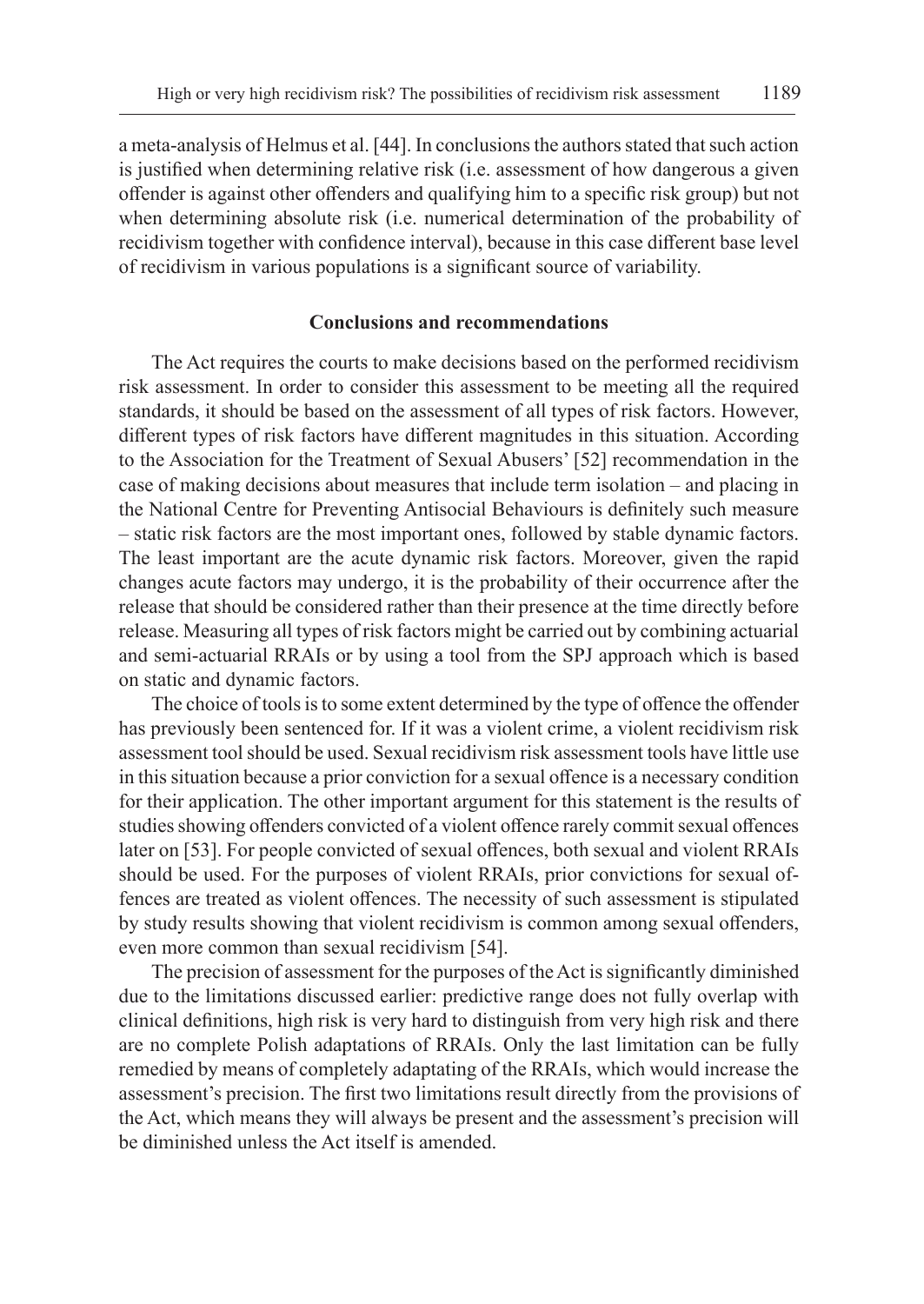Polish adaptations should comprise a set of RRAIs allowing for measuring all types of risk factors (static, stable dynamic and acute dynamic) separately for violent recidivism and sexual recidivism. Also useful would be presence of both actuarial and semi-actuarial RRAIs as well as instruments used in the SPJ approach for each of these two types of recidivism. In the case of actuarial and semi-actuarial tools, there would be a preference for the adaptation of tools that have accompanying rules for combining the results, e.g. Static-99 together with Stable-2007 [55] since such combination results in the best possibilities for distinguishing the top ranges of the risk.

Besides from the preparation of the instruments, the competence of their users is of key importance. The necessary requirements depend on the type of the applied RRAI. Using actuarial tools requires expert knowledge of coding rules, but no general knowledge is required in terms of criminogenic needs, violent phenomena, sexual aggression and so on. However, such knowledge is expected of the person carrying out the assessment pursuant to the Act, since the assessment is holistic in nature. Higher level of competence is required of users of semi-actuarial instruments, since the assessment comprises the presence of dynamic factors, which in turn requires much more preparation on the part of the user, including competence in assessing the presence of specific psychological characteristics of the assessed subject. The highest level of competence is required of the users of SPJ instruments. In this case, determining the presence of a certain number of risk factors is not automatically transformed into an assignment to a certain risk level, which is always an individual decision of the instrument's user. In consequence, the user must not only know the application rules of an instrument and have the competence necessary to assess the presence of dynamic risk factors; they also must have the competence to transform the results into a risk level.

The implementation of solutions for assessing recidivism risk specified in the discussed Act is problematic for a number of reasons analysed above. However, contemporary science is able to indicate courses of action to be followed in order to limit the risk of occurrence of undesirable effects. This creates the requirement for expert witnesses of appropriate competence to use RRAIs that have been properly adapted for this purpose and to follow the procedures they require. The main conclusion of this paper is the necessity to take into account the limitations concerning the process of differentiation between high and very high risk and the necessity to adhere to the standards associated with it. The expert witnesses carrying out the assessments, the officials participating in the proceedings and the institutions issuing decisions pursuant to the Act should all be mindful of that fact.

# **References**

- 1. Andrews DA, Bonta J, Hoge RD*. Classification for effective rehabilitation: Rediscovering psychology.* Crim. Justice Behav. 1990; 17(1): 19–52.
- 2. Kansas v. Hendricks, 521 U.S. 346 (1997).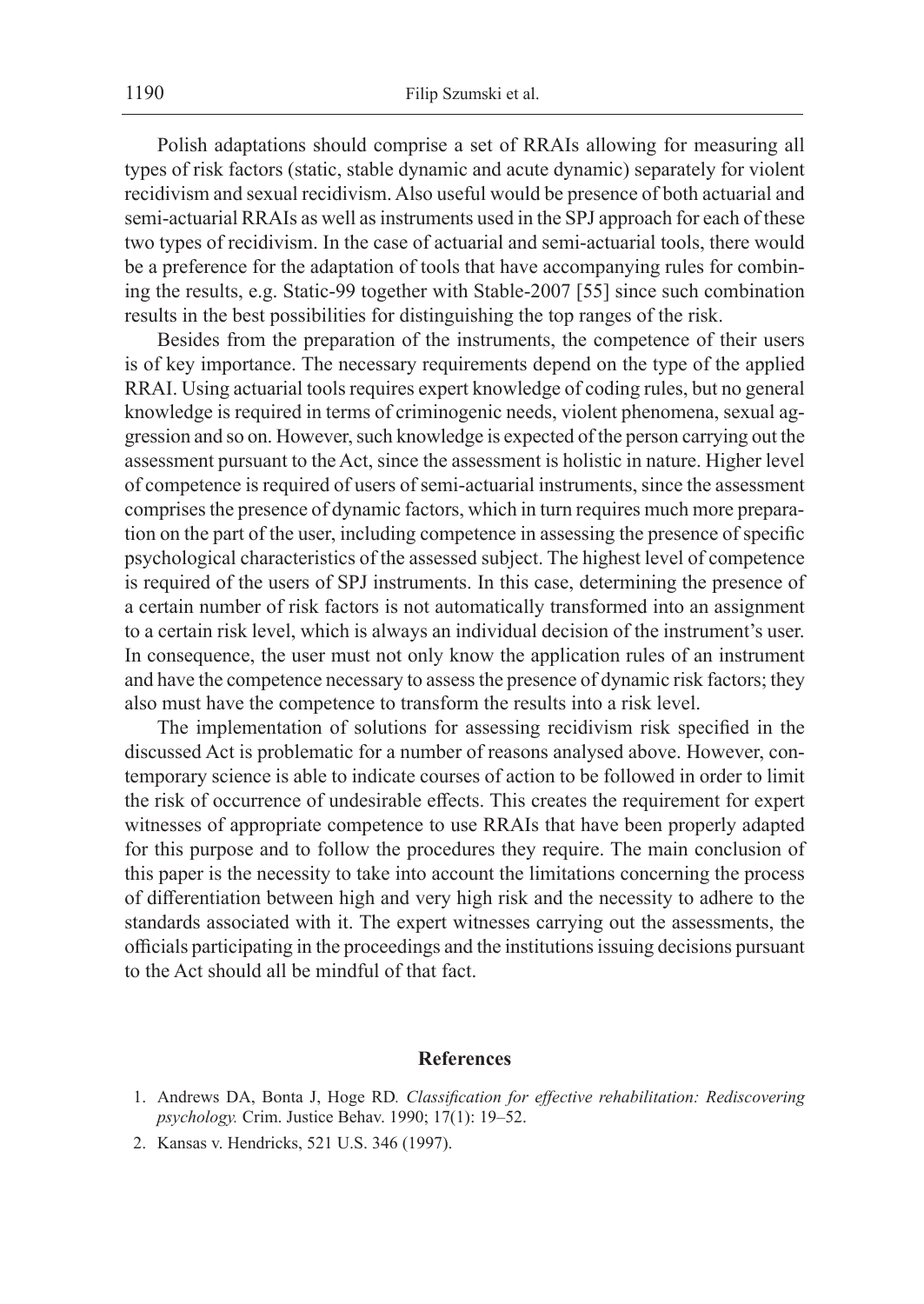- 3. Felthous AR, Ko J. *Sexually violent predator law in the United States.* East Asian Arch. Psychiatry 2018; 28(4): 159–173. Doi: 10.12809/eaap1835.
- 4. Burns K, Bechara A. *Decision making and free will: A neuroscience perspective.* Behav. Sci. Law 2007; 25(2): 263–280. Doi: 10.1002/bsl.751.
- 5. Janus ES. *Preventive detention of sex offenders: The American experience versus international human rights norms.* Behav. Sci. Law 2013; 31(3): 328–343. Doi: 10.1002/bsl.2059.
- 6. Harrison K. *Sentencing sex offenders: An international comparison of sentencing policy and legislation.* In: Harrison K, Rainey B ed. *The Wiley-Blackwell handbook of legal and ethical aspects of sex offender treatment and management.* Hoboken: Wiley-Blackwell; 2013. P. 150–167. Doi: 10.1002/9781118314876.ch9.
- 7. Gierowski JK. *Apel w związku z wejściem w życie Ustawy z dnia 23 października 2013 roku o postępowaniu wobec osób z zaburzeniami psychicznymi stwarzającymi zagrożenie życia, zdrowia lub wolności seksualnej innych osób oraz wynikającymi z niej dla opieki psychiatrycznej implikacjami organizacyjnymi, diagnostycznymi, terapeutycznymi i opiniodawczymi.* Psychiatria Pol. 2013; 47(6): 967–972.
- 8. Bocheński M. *Kogo "uleczy" Krajowy Ośrodek Zapobiegania Zachowaniom Dyssocjalnym?* Ruch Prawniczy, Ekonomiczny i Socjologiczny 2014; 76(3): 149–160.
- 9. Stańdo-Kawecka B. *Badania osobopoznawcze skazanych i oddziaływania terapeutyczne w historii rozwoju więziennictwa.* In: Habzda – Siwek E, Kabzińska J ed. *Psychologia i prawo. Miedzy teorią a praktyką.* Sopot: GWP; 2014. P. 433–453.
- 10. Sztuka M. *Szacowanie ryzyka w pracy kuratora: Polskie rozwiązania i ich odpowiedniki w rozwiniętych systemach zachodnich.* In: Konopczyński M, Kwadrans Ł, Stasiak K ed. *Polska kuratela sądowa na przełomie wieków: Nadzieje, oczekiwania, dylematy*. Kraków: Oficyna Wydawnicza "Impuls"; 2016. P. 79-91.
- 11. Craig LA, Browne KD, Beech AR. *Assessing risk in sex offenders: A practitioner's guide.* Assess. Risk Sex Offenders A Pract. Guid. 2008; 1–249. Doi: 10.1002/9780470773208.
- 12. Hanson RK, Bussière TM. *Predicting relapse: A meta-analysis of sexual offender recidivism studies.* J. Consult. Clin. Psychol. 1998; 66(2): 348–362. Doi: 10.1037/0022-006X.66.2.348.
- 13. Thornton D. *Constructing and testing a framework for dynamic risk assessment.* Sex Abus. A J. Res. Treat. 2002; 14(2): 139–153. Doi: 10.1177/107906320201400205.
- 14. Ward T, Beech AR. *The etiology of risk: A preliminary model.* Sexual Abuse 2004; 16(4): 271–284. Doi: 10.1177/107906320401600402.
- 15. Yundina E, Stuebner S, Hollweg M, Stadland C. *Forensische Psychiatrie als interdisziplinäre Wissenschaft: Festschrift zum Geburtstag von Norbert Nedopil.* Berlin: MWV Medizinisch Wissenschaftliche Verlagsgesellschaft; 2012.
- 16. Stadtland C, Hollweg M, Kleindienst N, Dietl J, Reich U, Nedopil N. *Risk assessment and prediction of violent and sexual recidivism in sex offenders: Long-term predictive validity of four risk assessment instruments.* J. Forensic Psychiatry Psychol. 2005; 16(1): 92–108. Doi: 10.1080/1478994042000270247.
- 17. Mandeville-Norden R, Beech AR. *Risk assessment of sex offenders: The current position in the UK.* Child Abus. Rev. 2006; 15(4): 257–272. Doi: 10.1002/car.944.
- 18. Hart SD, Laws DR, Kropp PR. *The promise and the peril of sex offender risk assessment.* In: Ward T, Laws DR, Hudson SM ed. *Sexual deviance: Issues and controversies.* Thousand Oaks: SAGE Publications, Inc.; 2003. P. 207–225. Doi: 10.4135/9781483328751.n12.
- 19. Menzies R, Webster CD, McMain S, Staley S, Scaglione R. *The dimensions of dangerousness revisited – Assessing forensic predictions about violence.* Law Hum. Behav. 1994; 18(1): 1–28. Doi: 10.1007/BF01499141.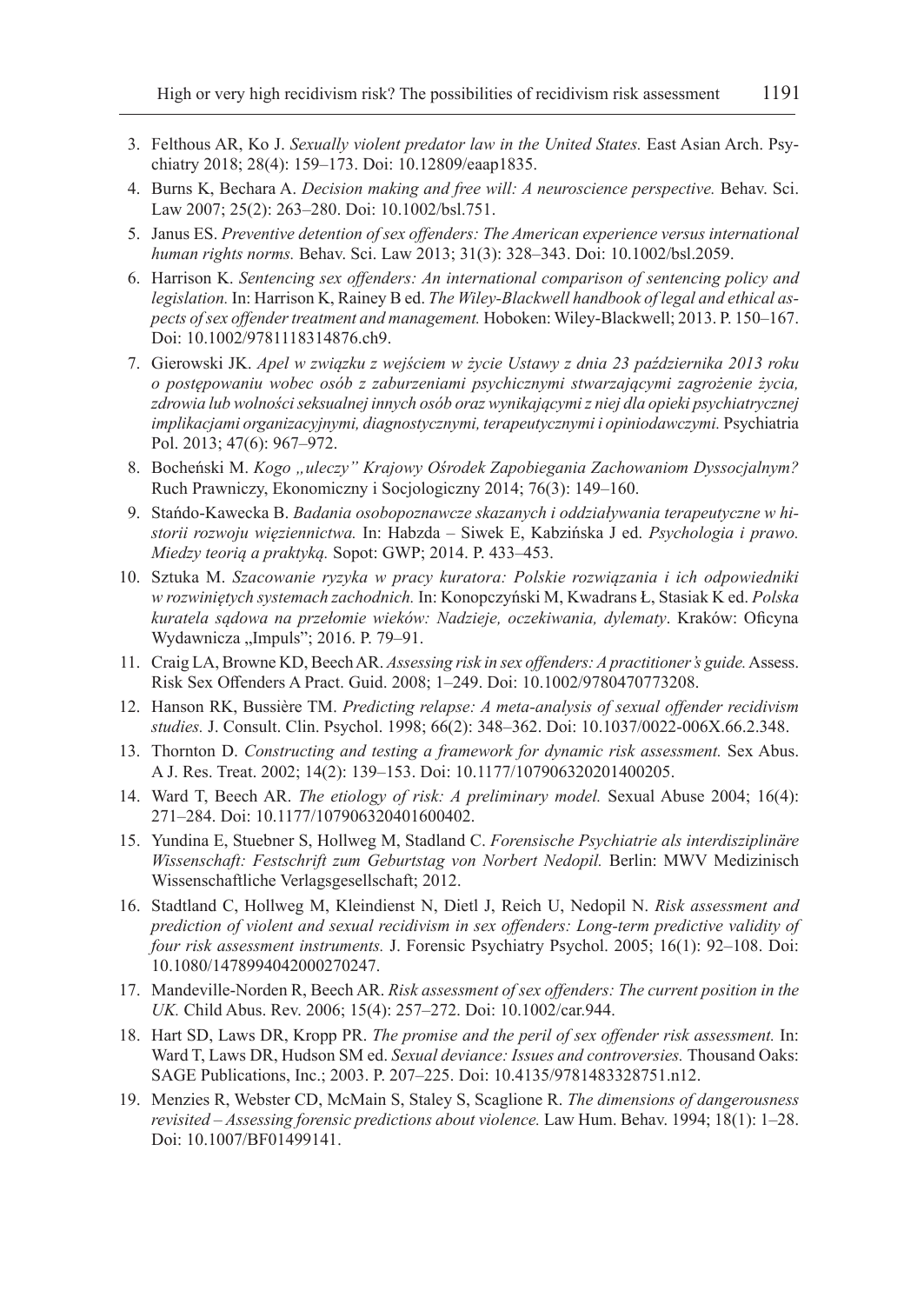- 20. Hanson RK, Morton-Bourgon KE. *The accuracy of recidivism risk assessments for sexual offenders: A meta-analysis of 118 prediction studies.* Psychol. Assess. 2009; 21(1): 1–21. Doi: 10.1037/a0014421.
- 21. Tully RJ, Chou S, Browne KD. *A systematic review on the effectiveness of sex offender risk assessment tools in predicting sexual recidivism of adult male sex offenders.* Clin. Psychol. Rev. 2013; 33(2): 287–316. Doi: 10.1016/j.cpr.2012.12.002.
- 22. Beech AR, Wakeling HC, Szumski F, Freemantle N. *Problems in the measurement of dynamic risk factors in sexual offenders.* Psychol. Crime Law 2016; 22(1–2): 68–83. Doi: 10.1080/1068316X.2015.1109095.
- 23. Blacker J, Beech AR, Wilcox DT, Boer DP. *The assessment of dynamic risk and recidivism in a sample of special needs sexual offenders.* Psychol. Crime Law 2011; 17(1): 75–92. Doi: 10.1080/10683160903392376.
- 24. Brennan T, Dieterich W, Ehret B. *Evaluating the predictive validity of the COMPAS risk and Needs Assessment System.* Crim. Justice Behav. 2009; 36(1): 21–40.
- 25. Andrews DA, Bonta J. *LSI–R: The Level of Service Inventory Revised.* Toronto: Multi-Health Systems; 1995.
- 26. Babchishin KM, Hanson RK, Blais J. *Less is more: Using Static–2002R subscales to predict violent and general recidivism among sexual offenders.* Sex. Abus. J. Res. Treat. 2016; 28(3): 187–217.
- 27. Quinsey VL, Harris GT, Rice ME, Cormier CA. *Violent offenders: Appraising and managing risk.* Washington, DC: American Psychological Association; 1998.
- 28. Harris GT, Rice ME, Quinsey VL, Cormier CA. *Violent offenders: Appraising and managing risk (3rd ed.).* Washington: American Psychological Association; 2015. Doi: 10.1037/14572-000.
- 29. Douglas KS, Hart SD, Webster CD, Belfrage H. *HCR–20V3: Assessing risk of violence User guide.* Burnaby: Mental Health, Law, and Policy Institute; 2013.
- 30. Kropp PR, Hart SD. *The Spousal Assault Risk Assessment (SARA) Guide: Reliability and validity in adult male offenders.* Law Hum. Behav. 2000; 24(1): 101–118. Doi: 10.1023/A:1005430904495.
- 31. De Vogel V, de Ruiter C, Bouman Y, de Vries Robbé M. *SAPROF: Structured Assessment of Protective Factors for violence risk. Guidelines for the assessment of protective factors for violence risk. English Version. 2nd Edition.* Utrecht: Van der Hoeven Stichting; 2009.
- 32. Hanson RK, Thornton D. *Improving risk assessments for sex offenders: A comparison of three actuarial scales.* Law Hum. Behav. 2000; 24(1): 119–136.
- 33. Phenix A, Fernandez Y, Harris AJ, Helmus RM, Hanson RK, Thornton D. *Static–99R coding rules: Revised.* 2016. http://static99.org/pdfdocs/Coding\_manual\_2016\_v2.pdf (retrieved: 11 March 2019).
- 34. Thornton D. *Scoring guide for the Risk Matrix 2000.9/SVC.* 2007. https://www.birmingham. ac.uk/Documents/college-les/psych/RM2000scoringinstructions.pdf (retrieved: 20 March 2019).
- 35. Phenix A, Doren D, Helmus L, Hanson RK, Thornton D. *Coding Rules for Static-2002.* Ottawa: Public Safety Canada; 2008. http://static99.org/pdfdocs/static2002codingrules.pdf (retrieved: 12 March 2019).
- 36. Hanson R, Harris A, Scott T. *Assessing the risk of sexual offenders on community supervision: The Dynamic Supervision Project.* Ottawa: Public Safety Canada; 2007.
- 37. Boer DR, Hart SD, Kropp PR, Webster CD. *Manual for the Sexual Violence Risk 20.* Vancouver: The British Columbia Institute Against Family Violence; 1997. P. 96.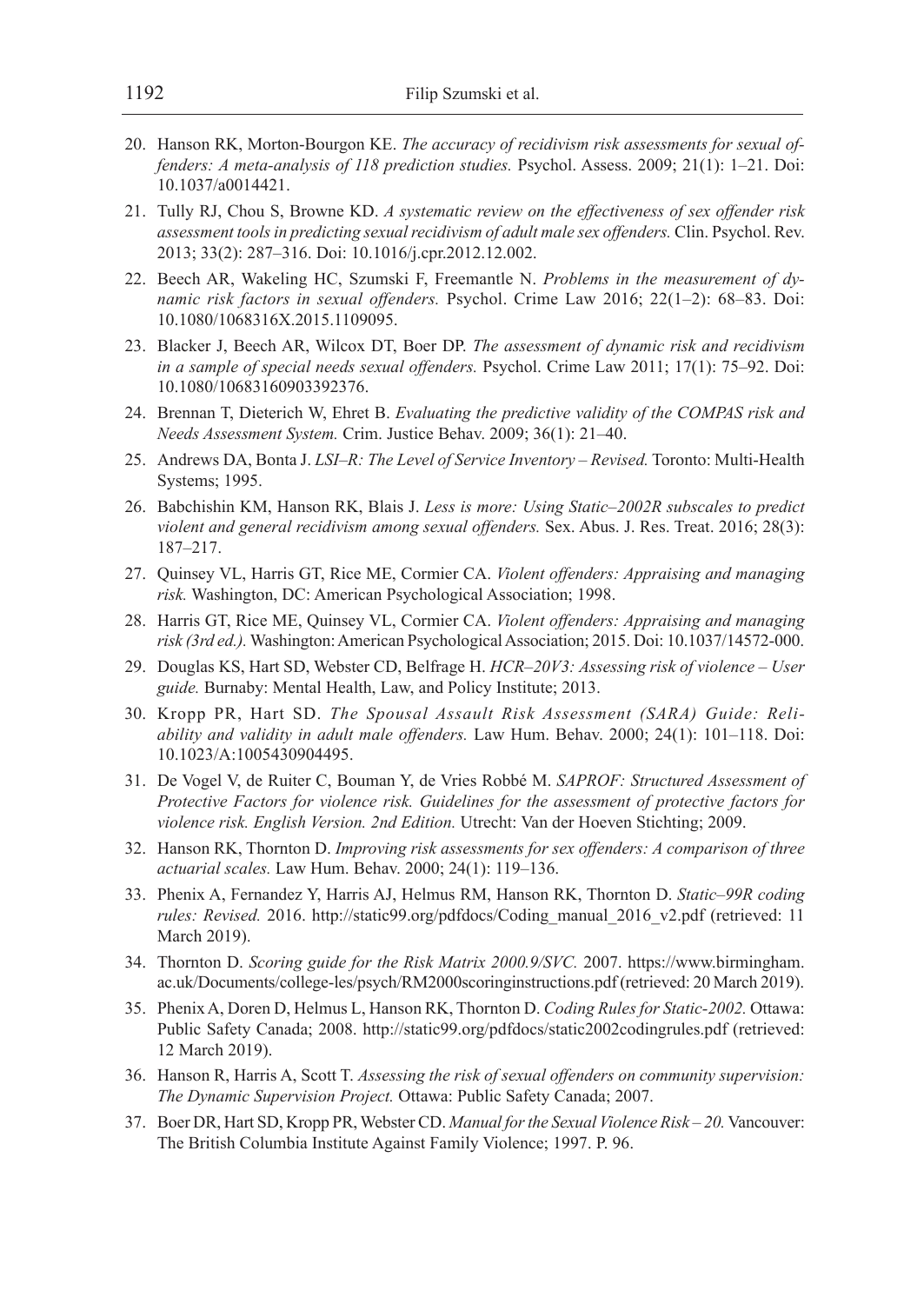- 38. Hart S, Kropp P, Laws D, Klaver J, Logan C, Watt K. *The Risk for Sexual Violence Protocol (RSVP).* Ment. Heal. Law Policy Inst. Simon Fraser Univ. Pacific Psychol. Assess. Corp. Br. Columbia Inst. Against Fam. Violence; 2003.
- 39. Nilsson T, Wallinius M, Gustavson C, Anckarsäter H, Kerekes N. *Violent recidivism: A longtime follow-up study of mentally disordered offenders.* PLoS One 2011; 6(10): e25768. Doi: 10.1371/journal.pone.0025768.
- 40. Harris A, Phenix A, Thornton D, Hanson RK. *Static 99: Coding Rules Revised 2003.* Ottawa; 2003.
- 41. Gierowski JK, Paprzycki LK. *Kontrowersje związane z ustawą z dnia 22 listopada 2013 r. o postępowaniu wobec osób z zaburzeniami psychicznymi stwarzającymi zagrożenie życia, zdrowia lub wolności seksualnej innych osób – perspektywa prawna i psychiatryczno-psychologiczna.*  Palestra 2014; 59(9): 144–161.
- 42. Bocheński M. *Populizm penalny w polskim wydaniu Rzecz o kryminologicznej problematyce ustawy o postępowaniu wobec osób stwarzających zagrożenie.* Czas Prawa Karnego i Nauk Penal. 2015; 1: 127–144.
- 43. Babchishin KM, Hanson RK, Helmus L. *Even highly correlated measures can add incrementally to predicting recidivism among sex offenders.* Assessment 2012; 19(4): 442–461. Doi: 10.1177/1073191112458312.
- 44. Helmus L, Hanson RK, Thornton D, Babchishin KM, Harris AJR. *Absolute recidivism rates predicted by Static-99R and Static-2002R sex offender risk assessment tools vary across samples.* Crim. Justice Behav. 2012; 39(9): 1148–1171. Doi: 10.1177/0093854812443648.
- 45. Donaldson T, Abbott BR. *Problems with the Static-99R prediction estimates and confidence intervals.* Open Access J. Forensic Psychol. 2012; 4: 1–23.
- 46. Harris GT, Rice ME. *Characterizing the value of actuarial violence risk assessments.* Crim. Justice Behav. 2007; 34(12): 1638–1658. Doi: 10.1177/0093854807307029.
- 47. Douglas KS, Hart SD, Webster CD, Belfrage H, Guy LS, Wilson CM. *Historical-Clinical-Risk Management-20, Version 3 (HCR-20 V3): Development and overview.* Int. J. Forensic Ment. Health 2014; 13(2): 93–108. Doi: 10.1080/14999013.2014.906519.
- 48. Yang M, Wong SCP, Coid J. *The efficacy of violence prediction: A meta-analytic comparison of nine risk assessment tools.* Psychol. Bull. 2010; 136(5): 740–767. Doi: 10.1037/a0020473.
- 49. Persson M, Belfrage H, Fredriksson B, Kristiansson M. *Violence during imprisonment, forensic psychiatric care, and probation: Correlations and predictive validity of the risk assessment instruments COVR, LSI–R, HCR–20v3, and SAPROF.* Int. J. Forensic Ment. Health 2017; 16(2): 117–129. Doi: 10.1080/14999013.2016.1266420.
- 50. De Vries Robbé M, de Vogel V, Douglas KS, Nijman HLI. *Changes in dynamic risk and protective factors for violence during inpatient forensic psychiatric treatment: Predicting reductions in postdischarge community recidivism.* Law Hum. Behav. 2015; 39(1): 53–61. Doi: 10.1037/ lhb0000089.
- 51. Yoon D, Turner D, Klein V, Rettenberger M, Eher R, Briken P. *Factors predicting desistance from reoffending: A validation study of the SAPROF in sexual offenders.* Int. J. Offender Ther. Comp. Criminol. 2018; 62(3): 697–716. Doi: 10.1177/0306624X16664379.
- 52. Gotch K, Hanson MK. *ATSA risk assessment for males who have engaged in harmful or illegal sexual behavior.* 2016. https://www.atsa.com/pdfs/.
- 53. Hunt K, Iaconetti MJ, Maass K. *Recidivism among federal violent offenders.* Washington, DC; 2019.
- 54. Rettenberger M, Matthes A, Boer DP, Eher R. *Prospective actuarial risk assessment.* Int. J. Offender Ther. Comp. Criminol. 2010; 54(2): 169–186. Doi: 10.1177/0306624X08328755.